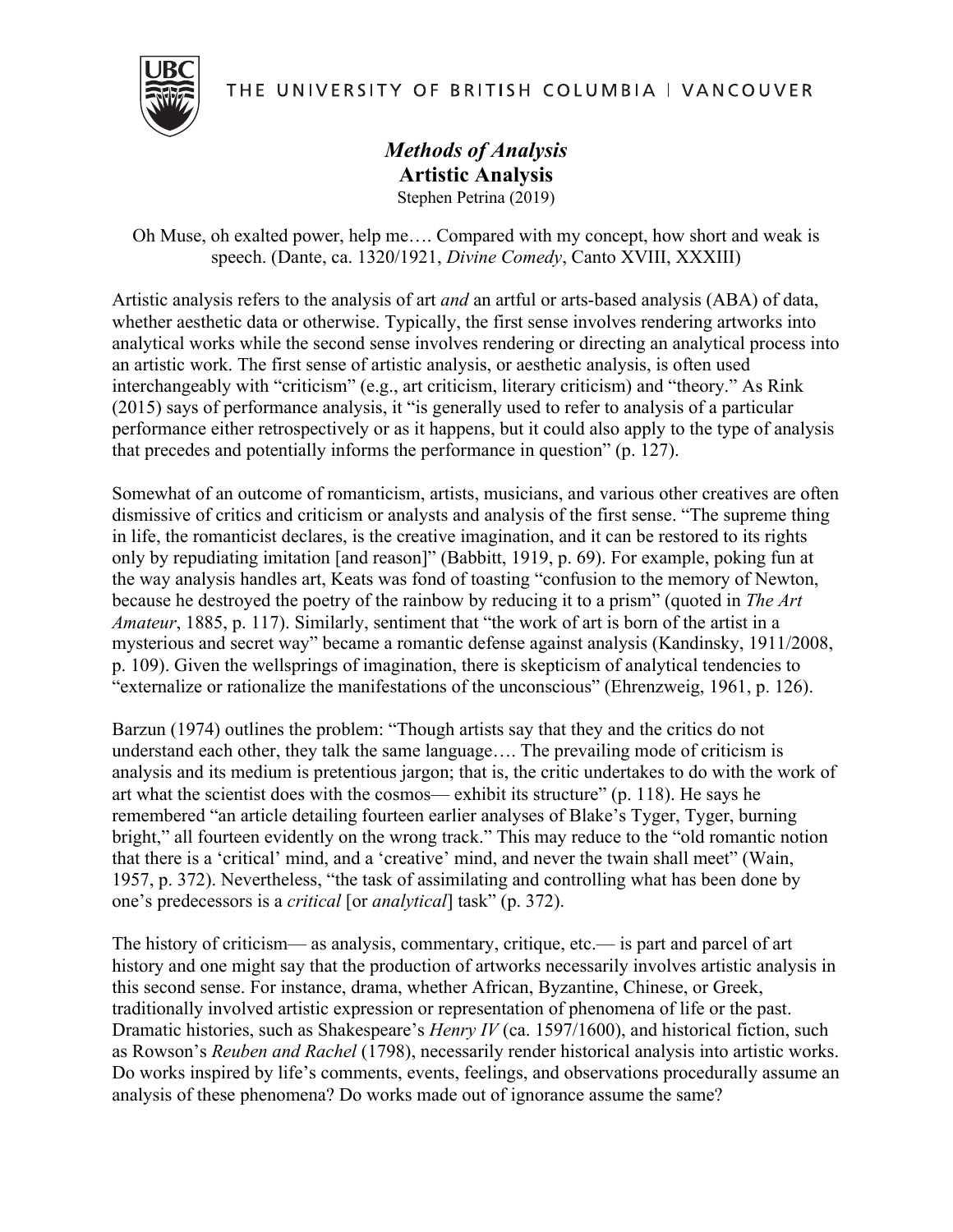Most observations and models of artistic creation identify analysis as central to preliminary procedures or stages. In *Applied Imagination,* Osborn (1953) emphasizes that analysis "plays a vital part in preparation, as well as in synthesis and evaluation. In fact, analysis can be quite as helpful to creative thinking as to judicial thinking" (p. 146). In this way, analysis means drawing out connections between existing and potentially new expressions. Ehrenzweig (1964) describes the stages of creative performance and production psycho-analytically: 1) first ("schizoid") stage of projection of "fragmented parts of the self into the work"; 2) second ("manic") stage of "unconscious scanning that integrates art's substructure" into an ordered work; and 3) third stage of "re-introjection" of "part of the work's hidden substructure… back into the artist's ego" (pp. 102-103). Analysis resolves recurrent contradictions between the depth or shallowness of artworks and stereotypes of artists unable to meaningfully articulate how the artwork was made.

Certainly, artistic analysis implies artful or arts-informed research questions and problems but the emphasis tends to be on representation and research products. Hence, researchers commonly produce collages, images, poems, scripts for plays and videos, scores, and short stories as forms of artistic analysis. Less common, but well within the potential of artistic analysis, are acrobatics and gymnastics, dances, lyrics and songs, and sculptures. For instance, in the late 1990s Veda Hille wrote the music and Jennifer Mascall choreographed the dance for a theatrical biography of visual artist Emily Carr. Hille read everything she had written; every word in the lyrics is Carr's except for a Whitman quote. "I have written and painted because I could not help it," Carr wrote and Hille adapted or remediated as lyrics for "Exit," the last song in the performance. One might judge the adaptation or derivative as better than the original. Perhaps easier than interpretive dancing and singing, or just different skills and techniques, artistic analysis more often takes a form of narrative analysis in the production of data-based stories and dramatic scripts. These derivative artifacts along with the production of images are common to arts-based research (ABR) and methods customized as artography and scholartistry.

Although it is possible to experience every concept and object aesthetically, transforming nonaesthetic data and phenomena into something aesthetic— aestheticization— begs pause. For instance, Benjamin (1936/1999, p. 270) is alarmed by the aestheticization of politics and instead advocates for the politicization of art (i.e., political sophistication). Just as the transformation of nature into artifact and artifice has limits, so does its aestheticization (i.e., "art is everywhere"). The dilemma here is art's and artists' desire to be liberated or released from things, perhaps especially from everyday politics, versus a sense that analyses and criticisms adhere to artworks, as barnacles and oysters adhere to objects (Hartley, 1921, pp. 243, 254; Williams, 1963, p. 90). Does an artwork change or transform its concept or object? Does analysis change or transform the artwork? Benjamin's (1931/1999) answer is that artworks "were something else (in the course of their gestation) and become something else again (in the state of criticism)" (p. 547).

Artworks include images, objects, sounds, and texts, "irrespective of artistic quality" (*Copyright, Designs and Patents Act*, 1988, s. 4; Kearns, 1998). Nevertheless, choosing or creating an artwork for analysis does not dismiss one from judgment of artistic quality beyond the whims of personal preference and taste (i.e., tastes differ, *de gustibus non disputandum*). If art is simply quasi-directed expression, analysts are challenged to attend to how and why artists and audiences yield to these expressions and their signification. Among procedures for judgment are critical distance reflexivity. As one analyst writes, "my process was to read this book and to constantly stop and look at the page and think, 'Was that really good?'" Another asks, "Is it my personal idiosyncrasy or is it that this [artwork] is not very good?" (quoted in Chong, 2013, p. 274).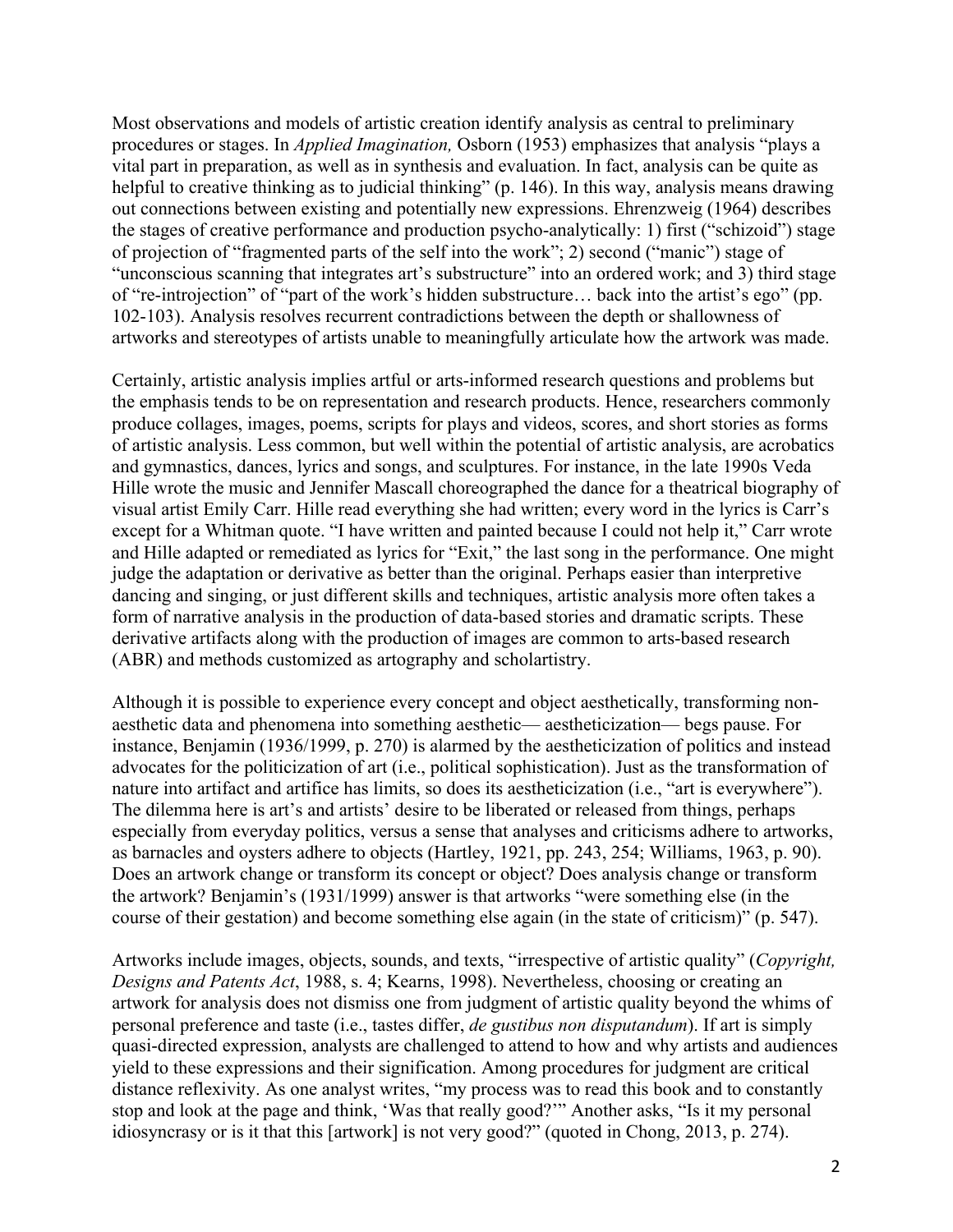- 1. What is analysis?
	- a. Prall (1936, p. 32): In the first place we must remind ourselves explicitly that analysis is not cutting things into pieces and destroying them. It seems gratuitous to make such an observation; for analysis is obviously a theoretical activity, an intellectual process. But it has been so dinned into our ears that analysis destroys instead of explaining, that we are likely to find ourselves believing this, though it could not conceivably be the case.
	- b. Guentchev (2018, p. 113): I use the term "analysis" broadly here, just as Langer uses the term "logic" broadly, to apply to any discernible pattern. She writes that works of art are the result of artistic analysis of feeling, presenting the logic or pattern of feeling to an audience through a sensuous medium. Just as the term "logic" is not restricted to the study of language, so I use the term "analysis" to apply to the perception of articulated patterns. When I say that the audience analyzes the pattern of a work, I mean that it becomes more sensitive to its structure. This analysis need not be a cognitive exercise of the order of art criticism.
- 2. What is Art(istic)?
	- a. Langer (1953, p. 82): We do not mean that we have insight into the actual flow and balance of his feelings, into that "character" which "may be taken as an index of the mind's grasp of its object." Language is quite inadequate to articulate such a conception. Probably we would not impart our actual, inmost feelings even if they could be spoken. We rarely speak in detail of entirely personal things. There is, however, a kind of symbolism peculiarly adapted to the explication of "unspeakable" things, though it lacks the cardinal virtue of language, which is denotation.
		- i. Guentchev (2018, p. 99): This other kind of symbolism is art. In other words, art picks up where language leaves off. It compensates for the shortcomings of language. Langer's pursuit of a systematic philosophy or art relies on drawing sharp distinctions, so, in a philosophical system, each type of human activity, and by extension each type of symbolic activity, assumes its specific place in an overall unity. Their functions complement each other but do not overlap. The significance of each symbolic form is found precisely in its sharp demarcation from the others. Artists engage in analysis of the forms of sentience that they aim to articulate.
	- b. Sarason (1990, p. 1): Artistic activity is a unique, universal potential of the human organism, of all human organisms. I define artistic activity as an individual's choice and use of a particular medium to give ordered external expression to internal imagery, feelings, and ideas that are unique in some way for that individual. Copying is the polar opposite of artistic activity. Volumes have been written on the nature of creativity and the creative process. However much they differ in definition and emphasis, there is total agreement that the end product contains in some way the imprimatur of the maker.
	- c. Kearns (1998, p. 84): There used to be bounds to what was art; now that the boundaries are gone, and we have only the self-labelling artist rather than a standard for art, the law finds it difficult to justify imposing quality standards on what is now a culture independent of standard. This causes copyright law particular problems because it is not intended to protect the worthless. Law finds itself having to impose its own criterion of cultural worth, and it does this by more subtle means than declaration of an artistic policy outlining criteria for what is, and what is not, of sufficient quality to warrant protection. Any imposition of a legal definition of art would outrage the art world, which has no rules itself about what is art.
	- d. What is an Artwork?
		- i. Canada *Copyright Act* (C-42)
			- 1. artistic work includes paintings, drawings, maps, charts, plans, photographs, engravings, sculptures, works of artistic craftsmanship, architectural works, and compilations of artistic works; (*oeuvre artistique*)
				- a. compilation means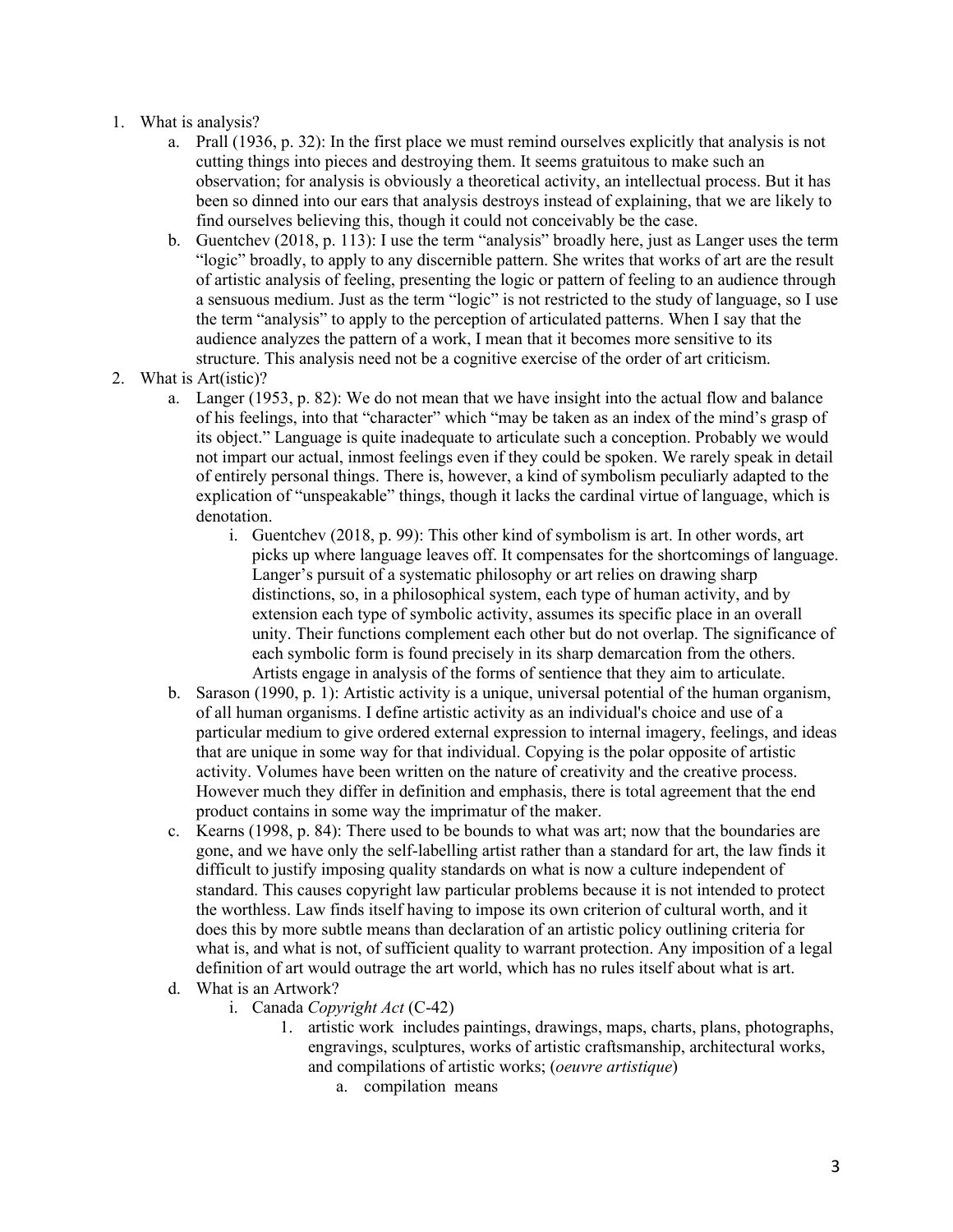- i. a work resulting from the selection or arrangement of literary, dramatic, musical or artistic works or of parts thereof, or
- ii. a work resulting from the selection or arrangement of data; (compilation)
- 2. every original literary, dramatic, musical and artistic work includes every original production in the literary, scientific or artistic domain, whatever may be the mode or form of its expression, such as compilations, books, pamphlets and other writings, lectures, dramatic or dramatico-musical works, musical works, translations, illustrations, sketches and plastic works relative to geography, topography, architecture or science; (*toute oeuvre littéraire, dramatique, musicale ou artistique originale*)
- 3. What is Artistic Analysis?
	- a. Jeffrey (1947, p. 208): Perhaps the most obvious example of regarding relational contexts as opposing theories of criticism is that of artistic, "internal" analysis set against an approach which orients art to the social, historical, cultural setting. There are those who hold that art means the concrete work of art, and that the only legitimate questions are those which may be answered by an analysis of materials, form, and content. Then there are those who hold that art is a term summarizing a complex process in which the pre-conditions of a given work and the enjoyment of it are not merely essential factors, but more significant than those of internal qualities and creative technique. Stated in such exclusive terms, the controversy involves suspicion of broadly "social" analysis on the one side, and of limited "artistic" analysis on the other. The opposition has increased the heat, if not the clarity, of discussions on "art and propaganda". It has had its expression in discussions of art education, and of the appropriate and effective methods for teaching aesthetic appreciation.
	- b. Muhovič (1997, p. 217): artistic perception and thinking use the results of visual perception merely as a basis for critical analysis of the appearance of reality and-in the case of artistic creativity— its constructive transformation. The purpose of critical artistic analysis is to understand the circumstances and reasons leading to the particular appearance of a space or signs and to break away from the established sign schemes of visible ordinariness, whereas the purpose of artistic creation is to construct new possibilities for the coexistence of space and sign forms. Artistic thinking loosens the ossified perception of everyday visual space and the sign representations of objects in it, transforming the space and sign forms into new forms that are more acceptable, both historically and socially. The act of this semiotic transformation is the immanent content of artistic production and, consequently, of artistically produced signs.
	- c. Aesthetic Analysis:
		- i. Prall (1936, p. 25): Aesthetic analysis is not itself aesthetic appreciation— much less is it artistic creation— any more than mechanics is riding in an automobile or inventing an airplane. But its relevance to both appreciation and to composition in the arts can be shown to be at least as obvious as that of mechanics to automobiling.
		- ii. Fenner (2003, p. 41): Aesthetic experiences, if we are to treat them as "raw data," must be explored without preconception, prejudice, or limitation. And, truly enough, the vast majority of aesthetic experiences are not focused exclusively, in terms of their contents, on formal or simple-sensory matters. Aesthetic experiences are, first, experiences. They are complex things, having to do with things as tidy as the formal qualities of the object under consideration and with things as messy as whether one had enough sleep the night before, whether one just had a fight with his roommate, whether one is carrying psychological baggage that is brought to consciousness by this particular aesthetic object.... Aesthetic analysis has to do with separating out from our aesthetic experiences one specific part.
	- d. Romanticism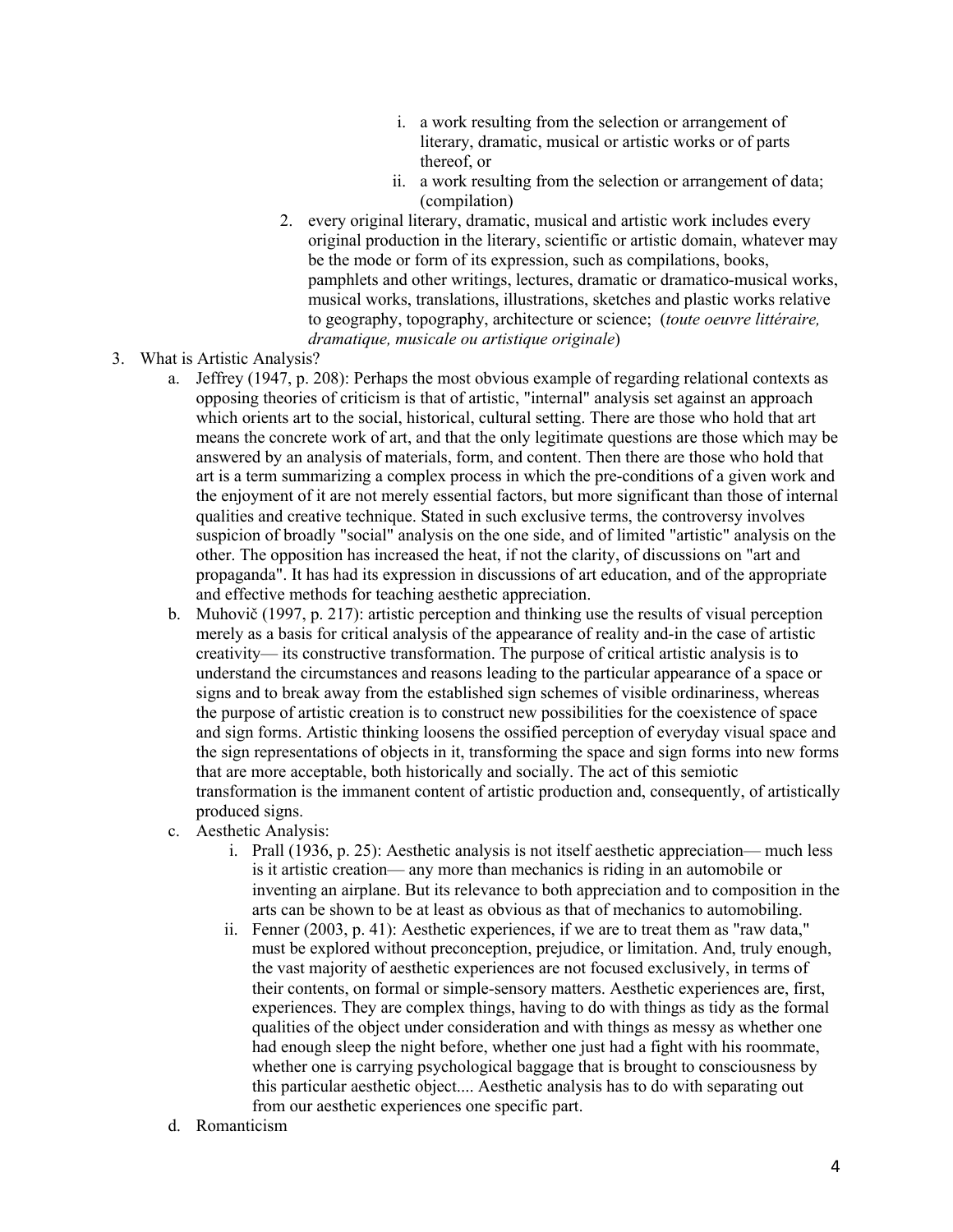- i. Perhaps this is summed in belief that an artwork's "intrinsic value is an unanalysable quality" (Waterlow, 1926, p. 84).
- 4. What is ABR?
	- a. Barone & Eisner (2006, p. 95): What does it mean to say that an approach to educational research is arts-based? Two criteria apply, each elaborated on in subsequent sections of this chapter. First, arts-based research is engaged in for a purpose often associated with artistic activity: arts-based research is meant to enhance perspectives pertaining to certain human activities. For ABER. those activities are educational in character. Second, arts-based research is defined by the presence of certain aesthetic qualities or *design elements* that infuse the inquiry process and the research "text." Although these elements are to some degree evident in all educational research activity, the more pronounced they are, the more the research may be characterized as arts-based. The design elements employed in arts-based educational research will, of course, vary according to the art form employed by the researcher. Most existing ABER has employed art forms that are primarily literary in character, such as short stories, educational criticism, literary essays, and (occasionally) theater and poetry. Arts-based research may, in principle, also take the form of nonlinguistic arts, including the plastic and performing arts.
- 5. Creative Process: Procedures or stages of creative performance or production
	- a. Wallas (1926, p. 93): I have inquired how far we can voluntarily improve our methods of thought at those stages— Preparation, Incubation (in its negative sense of abstention from voluntary thought on a particular problem), and Verification— over which our conscious will has comparatively full control. I shall now discuss the much more difficult question of the degree to which our will can influence the less controllable stage which I have called Illumination. Helmholtz and Poincare, in the passages which I quoted above, both speak of the appearance of a new idea as instantaneous and unexpected. If we so define the Illumination stage as to restrict it to this instantaneous "flash," it is obvious that we cannot influence it by a direct effort of will; because we can only bring our will to bear upon psychological events which last for an appreciable time.
	- b. Borgese (1939, pp. 144-145):
		- i. At the very outset of our investigation, artistic inspiration thus reveals itself to us as a frenzied internal figuration, frenzied in a dual sense, because of the artist's forceful approval of the vision which manifests itself within him, and because of the disturbance caused in him by the irresistible compulsion to bring this figuration to tangible being and to let it find its expression. The first German literary revolution, which was very competent in problems concerning the creative genesis of art, its inspirational phase, happily invented the phrase *Sturm und Drang*, "storm and stress." This phase does not define the entire artistic process, but only its first phase: *Sturm* is the tempest of enthusiastic vision; *Drang* is the creative urge, the drive towards expression.
		- ii. It is usual to define the second and decisive phase in the development of a work of art as realization, execution, expression in the empirical sense or even as technique, artistic work, or art in a limited meaning, subordinated and somehow opposed to poetry and genius, or more comprehensively as creation. This moment is extremely complex and consists of processes which are not entirely homogeneous, although they all tend towards the same end. Factors of will intervene conspicuously. Purely intellectual and rational faculties, elements of culture, scientific and mechanical knowledge, tricks of the trade, all these are now used.
	- c. Ehrenzweig (1964, pp. 102-103): The creative process can thus be divided into three stages: an initial ("schizoid") stage of projecting fragmented parts of the self into the work; unacknowledged split-off elements will then easily appear accidental, fragmented, unwanted and persecutory. The second ("manic") phase initiates unconscious scanning that integrates art's substructure, but may not necessarily heal the fragmentation of the surface gestalt.... In